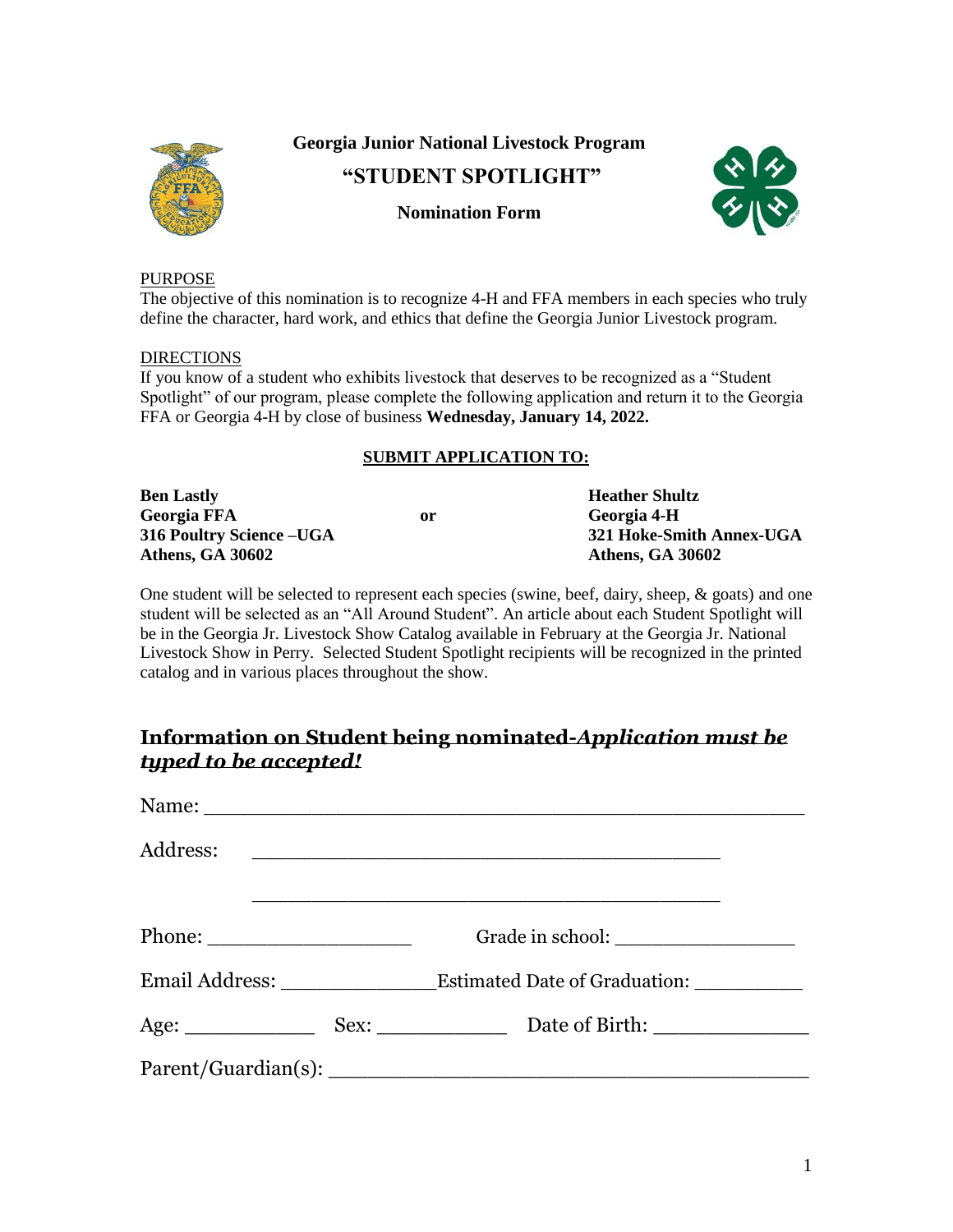## **Chapter/ County Information of nominated student**

| Advisor/Agent Address: |
|------------------------|
|                        |
|                        |
|                        |
|                        |

## **I. Livestock Project**

| <b>Type of Project</b><br>(Market Hog, Cattle,<br>Dairy, Sheep or Goat) | Year | <b>Scope</b><br>(Total Head) | %<br>Ownership |
|-------------------------------------------------------------------------|------|------------------------------|----------------|
|                                                                         |      |                              |                |
|                                                                         |      |                              |                |
|                                                                         |      |                              |                |
|                                                                         |      |                              |                |
|                                                                         |      |                              |                |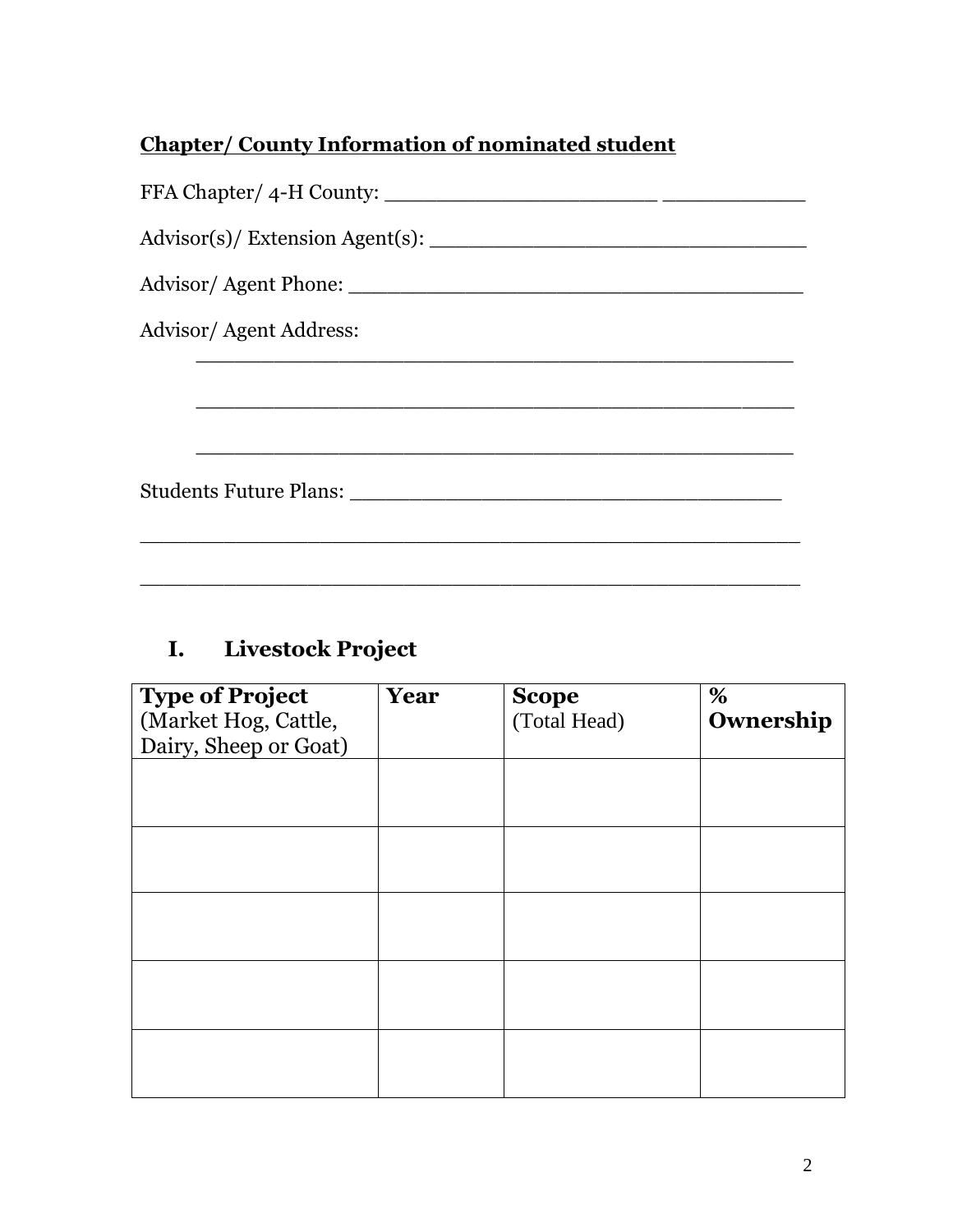# **II. Leadership Activities**

| <b>Activity</b><br>(Offices Held and |                               |                                 |  | Length of<br><b>Service</b> |
|--------------------------------------|-------------------------------|---------------------------------|--|-----------------------------|
| other activities)                    | <b>Level of Participation</b> |                                 |  | /Status                     |
|                                      | Local                         | <b>National</b><br><b>State</b> |  |                             |
|                                      |                               |                                 |  |                             |
|                                      |                               |                                 |  |                             |
|                                      |                               |                                 |  |                             |
|                                      |                               |                                 |  |                             |
|                                      |                               |                                 |  |                             |
|                                      |                               |                                 |  |                             |
|                                      |                               |                                 |  |                             |
|                                      |                               |                                 |  |                             |
|                                      |                               |                                 |  |                             |
|                                      |                               |                                 |  |                             |

# **III. Major Awards and Recognition Received**

| <b>Award</b> | <b>Level of Participation</b> |              |                 | <b>Status</b> |
|--------------|-------------------------------|--------------|-----------------|---------------|
|              | Local                         | <b>State</b> | <b>National</b> |               |
|              |                               |              |                 |               |
|              |                               |              |                 |               |
|              |                               |              |                 |               |
|              |                               |              |                 |               |
|              |                               |              |                 |               |
|              |                               |              |                 |               |
|              |                               |              |                 |               |
|              |                               |              |                 |               |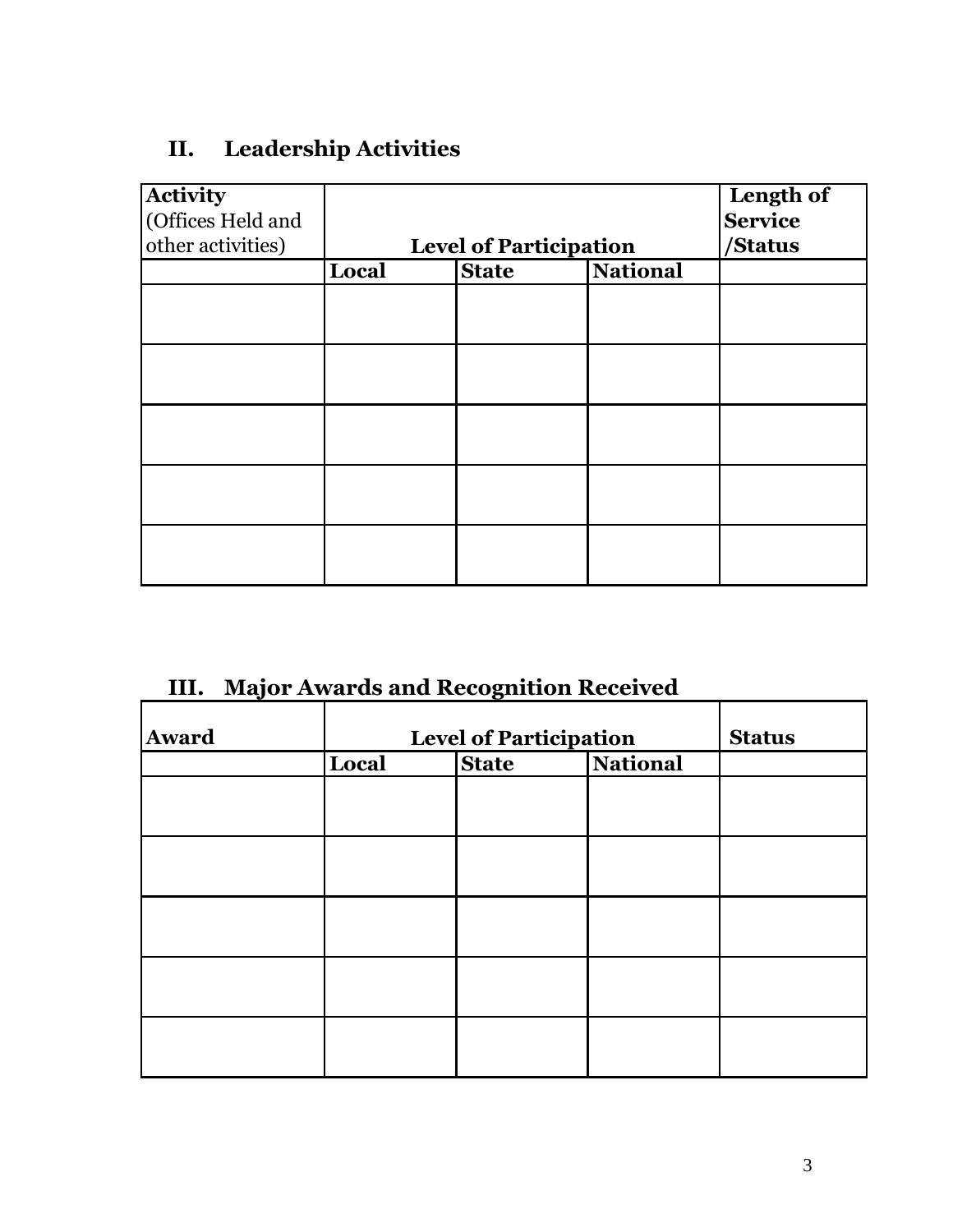### **IV. Nominating Statement**

**Briefly describe why this student deserves to be highlighted in the Georgia Jr. National Livestock Catalog as a spotlight of the Jr. Livestock Program in Georgia. Please include a brief history of the student's livestock career (i.e. first project, years involved, etc…) and explain the growth of their involvement in the junior livestock program through today.** *(May attach up to 1 additional page if necessary.)*